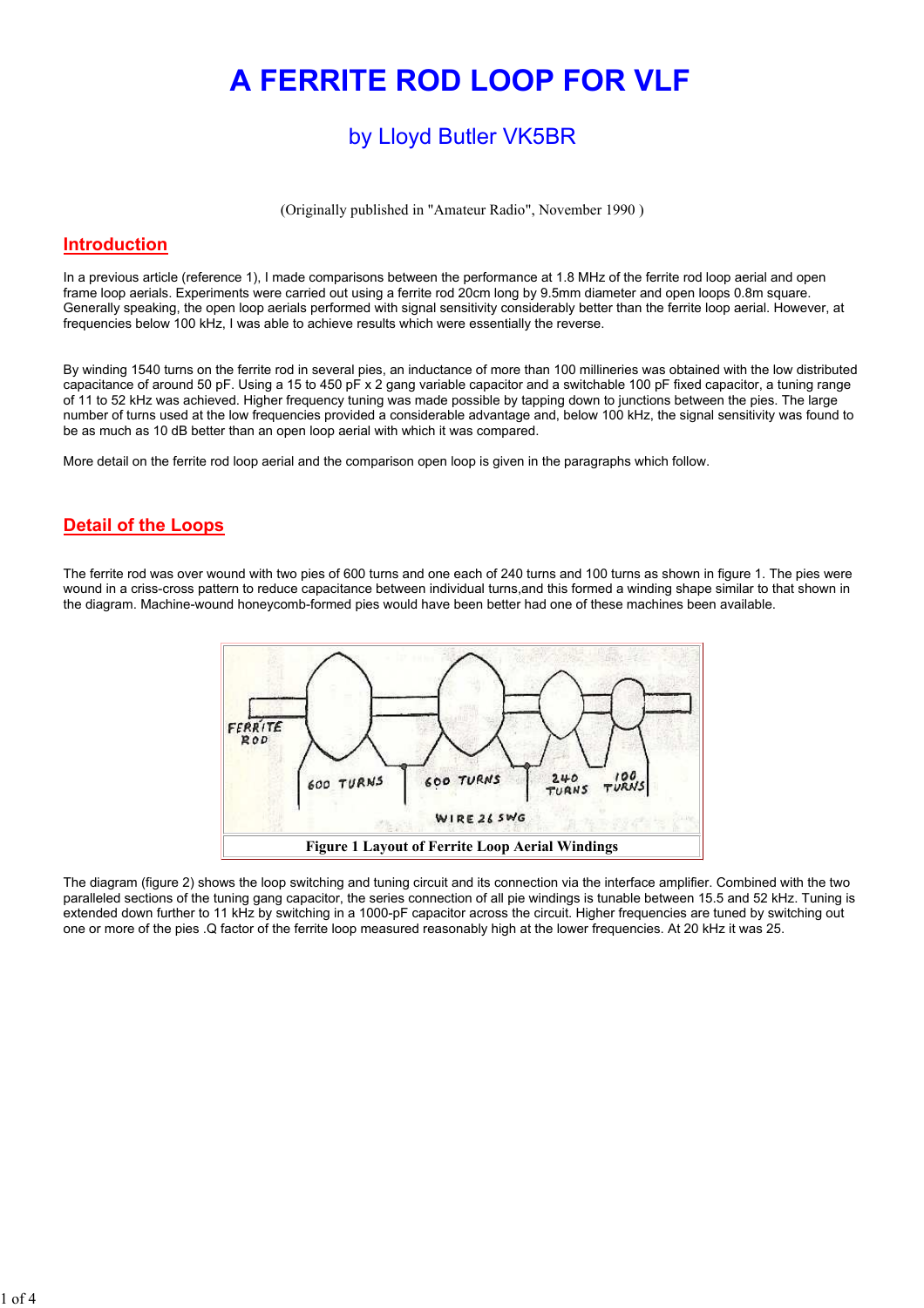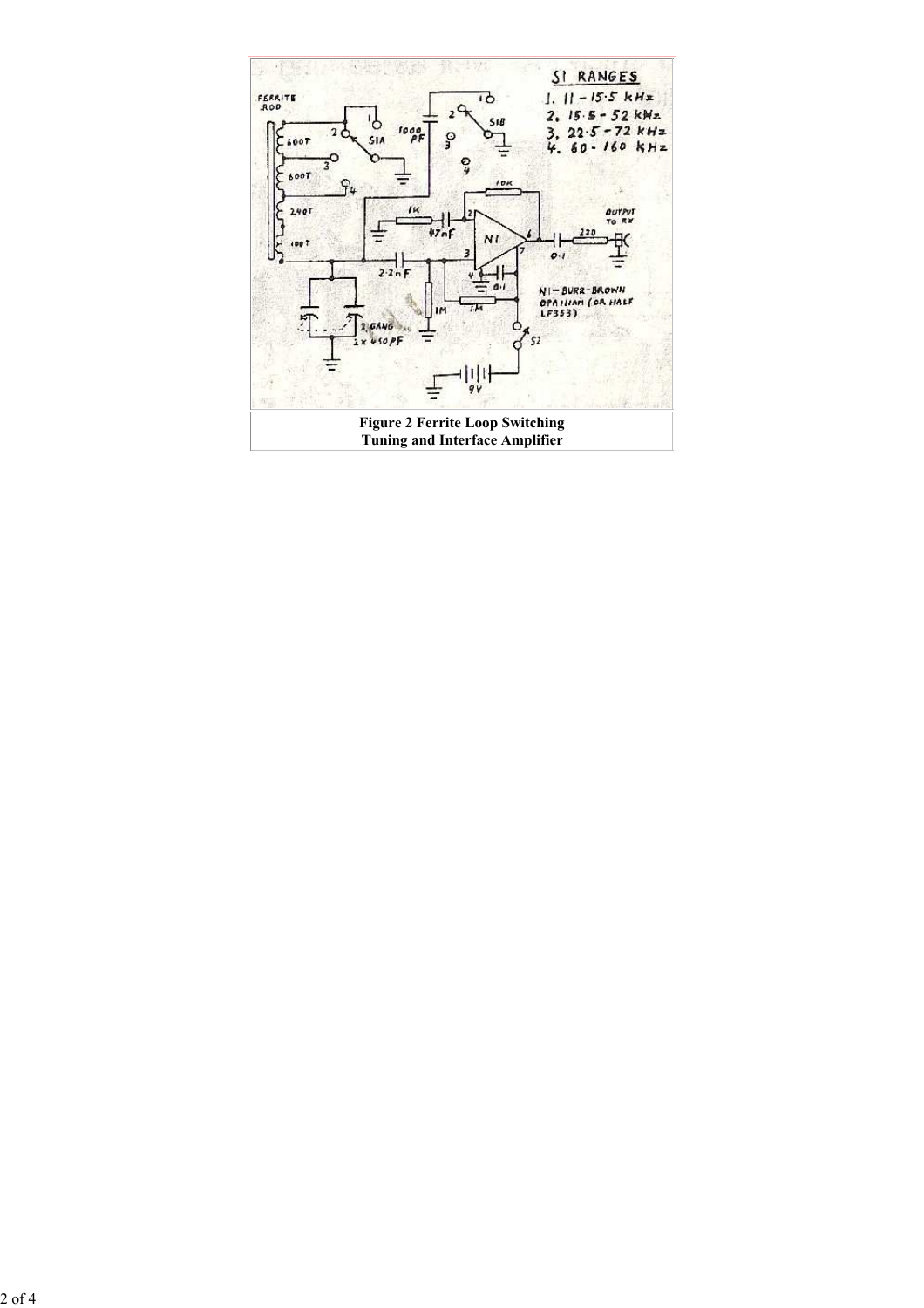The amplifier is the same as that previously described for VLF-LF loops (reference 2) except that the two resistors at the amplifier input have been increased in value to one megohm. This was necessary because of the higher value of inductance in the ferrite loop aerial, the consequent higher parallel impedance at resonance and the necessity to make the amplifier input resistance high by comparison so that it does not greatly lower the circuit Q.

The open loop aerial, used for comparison, was made up of 20 turns of wire spaced laterally apart by 1cm on a 0.8m square frame. A similar 20-turn loop aerial was described in reference 2, but the shielded wire in this was replaced by a heavier gauge of unshielded wire with 1.1mm diameter conductor. Without shielding, self resonance was increased to 750 kHz as compared to 100 kHz achieved with the shielded wire. This allowed tuning the full range of 10 to 500 kHz without tapping down loop turns. Of course, with only 500 microhenries of inductance, this loop had been tuned with large values of capacitance switched in as described in reference 2. The heavier gauge wire also increased the Q factor which measured 20 at 20 kHz.

#### Loop Shielding

One thing that is very noticeable about the ferrite loop aerial at these low frequencies is its high sensitivity to noise pickup from nearby mains cables. This is possibly aggravated by the higher impedance of the loop circuit which makes it more sensitive to electrostatic pick-up. Those who have had audio frequency experience with high impedance valve grid circuits, working at low levels, will recognise the need for shielding from the mains leads and other stray noise. The lower VLF extends into the upper audio range and, similarly, electrostatic shielding of the high impedance ferrite loop circuit, including tuning components, is also essential. The loop aerial itself requires a special form of shield which does not act as a short circuit around the loop, restricting magnetic induction into its windings. Figure 3 is a sketch of an open-ended aluminium box which was built as a shield around the aerial under discussion. Observe that one edge of its lid is electrically isolated from the side of the box by insulating spacers.



Even with shielding, the ferrite loop still picks up some noise, and I found it necessary to operate the aerial at least one metre away from any power wiring.

## Comparison of Performance

Signal sensitivity (or the ratio of output volts to field strength in volts per metre) for the 20-turn open loop was calculated from the loop formula to be a value of 0.1 at 20 kHz. Signal sensitivity for the ferrite loop was difficult to determine from calculation. Two of the variables in the formula are the corrected permeability and the area (and hence the diameter) of the turns. With the method of winding used, the value of corrected permeability was not clearly defined, and the diameter of turns varied from one centimetre at the centre of a pi to 3.5 cm at the outside. However, using some averaging and a little guesswork, it appeared that, with all windings in circuit, the ferrite loop should be at least equal to, or more sensitive than, the 20-turn open loop. In practice, this proved to be correct, and, at VLF, the ferrite loop was found to have a sensitivity advantage. At 43 kHz, the two loops had much the same sensitivity. At Omega frequencies (around 12 kHz) the ferrite loop produced a signal level about 10 dB greater than the open loop.

Whilst the ferrite loop is quite sensitive at VLF and the lower part of the LF spectrum, its sensitivity falls off as turns are tapped down to enable tuning to higher frequencies. In fact, with only the 100 turn pi in circuit to tune up to 500 kHz, I had great difficulty in detecting the